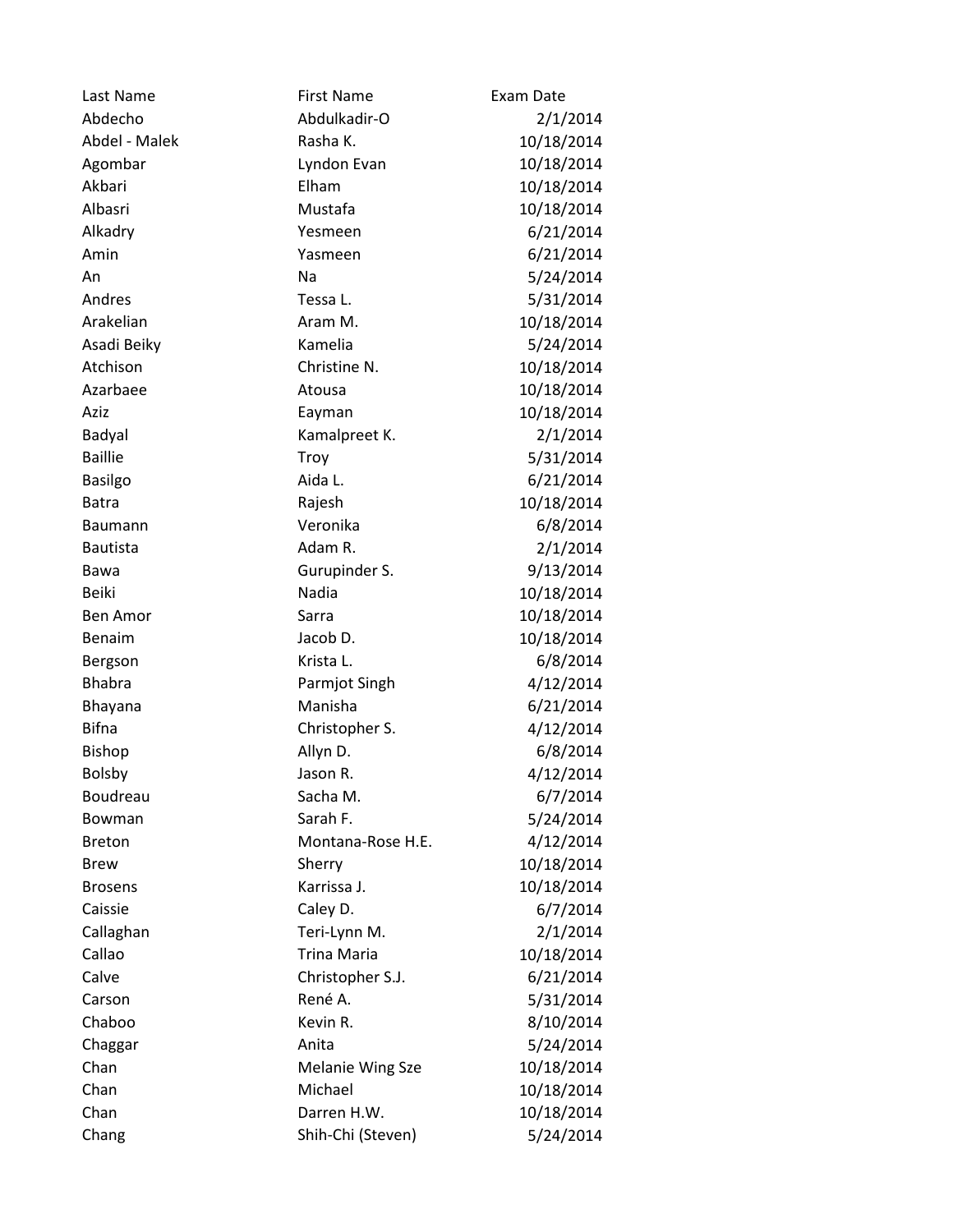| Chau                   | Michael             | 10/18/2014 |
|------------------------|---------------------|------------|
| Chen                   | Yi Bi               | 4/12/2014  |
| Chen                   | Shaobo              | 4/12/2014  |
| Chen                   | Xiaona              | 10/18/2014 |
| Chiang                 | Denise              | 5/24/2014  |
| Chiang                 | Angela              | 5/24/2014  |
| Chong                  | Woon Bin (Anna)     | 6/21/2014  |
| Chu                    | Christopher         | 10/18/2014 |
| Chung                  | Taylor K.           | 10/18/2014 |
| Clement                | Nancy T.            | 6/21/2014  |
| Cobb                   | Carolyn Ruth        | 11/1/2014  |
| Cockburn               | Katelyn B.          | 10/18/2014 |
| Comberbach             | Jenna L.A.          | 6/8/2014   |
| Defazio - Miller       | Tracy L.            | 6/7/2014   |
| Dela Cruz              | Raven E.            | 10/18/2014 |
| Deol                   | Gurminder S.        | 4/12/2014  |
| Desouza                | Travis N.           | 10/18/2014 |
| Doan                   | Thao Xuan           | 2/1/2014   |
| Duong                  | Michelle Q.         | 10/18/2014 |
| Durrani                | Rameez Ahmed Khan   | 10/18/2014 |
| Ehmer                  | Christiana Ingeborg | 6/21/2014  |
| Engli - Pagnotta       | Ashley M.           | 5/24/2014  |
| Faiz                   | Hamra               | 2/1/2014   |
| Fatemizadeh            | Arman               | 10/18/2014 |
| Fennell                | Andrea D.           | 6/7/2014   |
| Friday                 | Michael J.          | 6/7/2014   |
| Friedenberg            | Janna L.            | 6/21/2014  |
| Gabbay                 | Guillaume D.        | 4/12/2014  |
| Gallant                | Tyler J.            | 4/12/2014  |
| <b>Ganapathy David</b> | Prem Kumar          | 4/12/2014  |
| Garcha                 | Bhavjot             | 9/13/2014  |
| Ghavam Shirazi         | Shahrzad            | 6/8/2014   |
| Gorber                 | Edward A.           | 6/8/2014   |
| Grewal                 | Jaspreet            | 5/24/2014  |
| Guaragna               | Tony                | 4/12/2014  |
| Hanna                  | Jesse S.            | 6/7/2014   |
| Haque                  | Abm Imdadul         | 6/21/2014  |
| Harrop                 | Cailin C.           | 10/18/2014 |
| Hassam                 | Alykhan             | 6/21/2014  |
| Haymour                | Salam Z.            | 6/21/2014  |
| Hernder                | Stephanie M.        | 4/12/2014  |
| Hindmarch              | Kathleen C.         | 5/24/2014  |
| Ho                     | Tat Kin             | 10/18/2014 |
| Hollstein              | Jessica R.          | 5/31/2014  |
| Homafar                | Simin               | 10/18/2014 |
| Hum                    | Derek               | 10/18/2014 |
| Imhoff                 | Cory J.             | 6/7/2014   |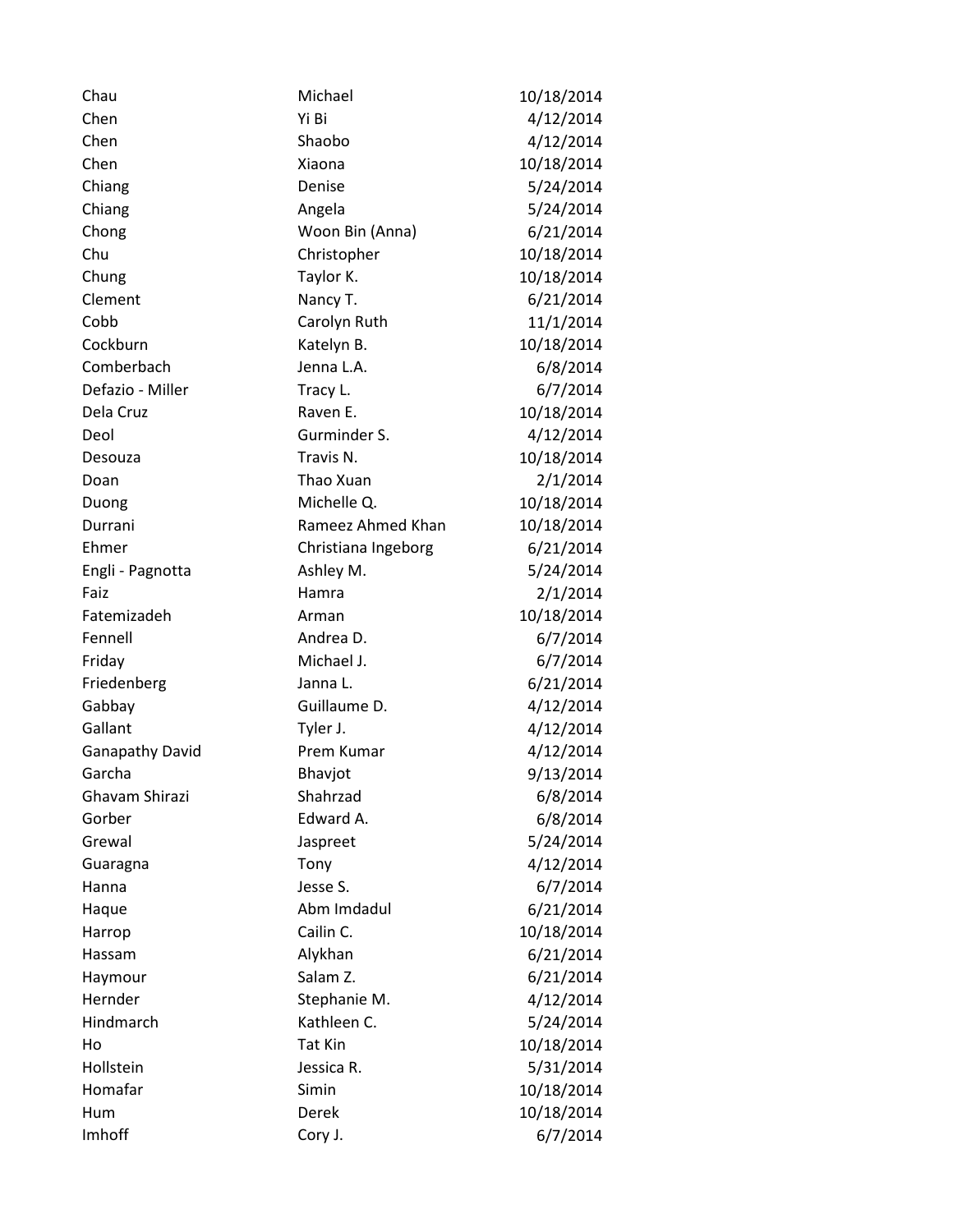| Iqbalzada       | Merajuddin         | 6/21/2014  |
|-----------------|--------------------|------------|
| Jackman         | Jessica            | 6/21/2014  |
| Jadormio        | Janet C.           | 6/8/2014   |
| Jahan           | Tajneen            | 10/18/2014 |
| Jamshidi        | Farnaz             | 5/24/2014  |
| Jani            | Vishal D.          | 10/18/2014 |
| Janzen          | Katelyn D.         | 5/31/2014  |
| Jeyanathan      | Tharneethra        | 4/12/2014  |
| Kanaganayagam   | Kalaivani          | 10/18/2014 |
| Karashowsky     | Nelia Maria        | 6/8/2014   |
| Kaye            | Isabel Julia       | 6/21/2014  |
| Kehoe           | Yvonne             | 6/21/2014  |
| Khakh           | Harpinder K.       | 5/24/2014  |
| Khangura        | Tanvir             | 10/18/2014 |
| Khitrina        | Svetlana           | 6/21/2014  |
| Kim             | A. Young           | 6/8/2014   |
| Kim             | Hyun A.            | 10/18/2014 |
| Kirova          | Veselina V.        | 6/21/2014  |
| Kneebone        | Nataly             | 10/18/2014 |
| Кo              | Nahyun             | 10/18/2014 |
| Kok             | Chia Yee           | 10/18/2014 |
| Kucey           | Leanne M.          | 6/21/2014  |
| Kwan            | Hong Laam (Haylie) | 10/18/2014 |
| <b>Kwarkies</b> | Sandra             | 10/18/2014 |
| Labrecque       | Dominique D.       | 10/18/2014 |
| Lacombe         | Dana S.            | 6/21/2014  |
| Lanoue          | Alicia M.          | 10/18/2014 |
| Lanteigne       | Anick              | 6/7/2014   |
| Lapeer          | Kathleen N.        | 10/18/2014 |
| Lawrence        | Lisa E.            | 10/18/2014 |
| Lazinchuk       | Carmen L.          | 10/18/2014 |
| Leclerc         | Jenna D.           | 5/24/2014  |
| Lee             | Pak Hing           | 5/24/2014  |
| Lee             | Sunmin             | 10/18/2014 |
| Lee             | Joanne S.          | 10/18/2014 |
| Leitch          | Megan A.           | 10/18/2014 |
| Levy            | Olesia Kari        | 4/12/2014  |
| Li Teofilovici  | Yu Mei             | 10/18/2014 |
| Liang           | Samuel             | 4/12/2014  |
| Liang           | Shirley            | 10/18/2014 |
| Lin             | Peng Fei           | 10/18/2014 |
| Lindgren        | Erin L             | 9/13/2014  |
| Lindsay         | Kristin S.         | 6/8/2014   |
| Liu             | Jingjie            | 5/24/2014  |
| Loewen          | Lolita             | 6/8/2014   |
| Low             | Amanda B.          | 5/31/2014  |
| Luddington      | Janelle C.         | 5/31/2014  |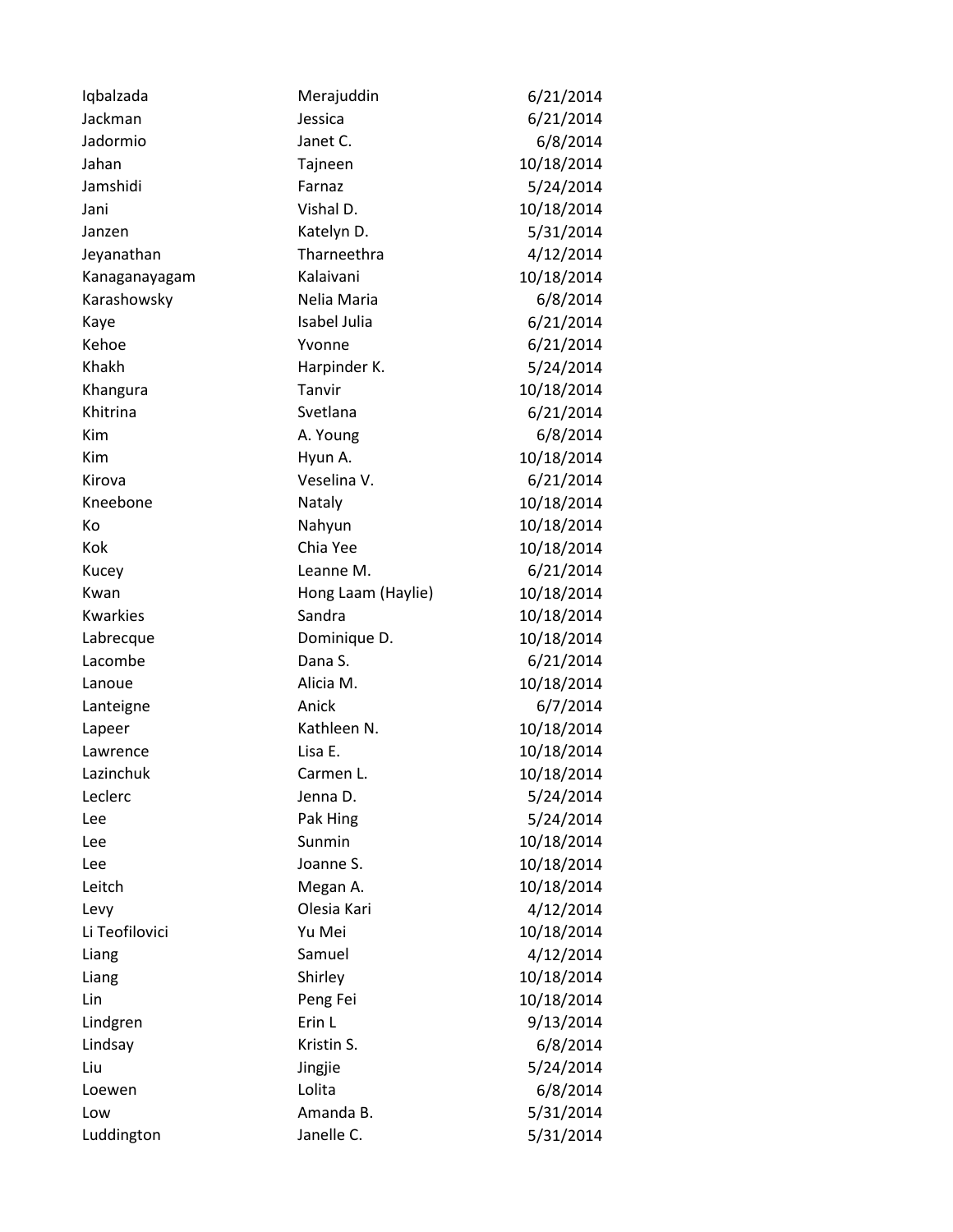| Luptak                | Joanne L.            | 6/8/2014   |
|-----------------------|----------------------|------------|
| Maher                 | Kelly C.             | 10/18/2014 |
| Mai                   | Janice               | 4/12/2014  |
| Mak                   | (Tim) Tit Shing      | 4/12/2014  |
| Malishewski           | Mark A.              | 6/21/2014  |
| Mallette              | Lindsay              | 10/18/2014 |
| Marchand              | Shannon M.           | 10/18/2014 |
| Marshall              | Whitney J.           | 10/18/2014 |
| McIntyre              | Evelyn L.K.          | 11/1/2014  |
| McKenzie              | Rebecca L.           | 5/24/2014  |
| McLean                | Allen D.             | 2/1/2014   |
| Mettry                | Sandra G.            | 10/18/2014 |
| Moniuk                | Shelby-Lynn A.       | 5/31/2014  |
| Mooney                | Sheldon M.           | 10/18/2014 |
| <b>Morris</b>         | Deborah A.           | 6/7/2014   |
| Munib                 | Shaista              | 5/24/2014  |
| Nahid                 | Fahima               | 10/18/2014 |
| Nair                  | Priya R.             | 9/13/2014  |
| Nairn                 | Kelsey J.            | 10/18/2014 |
| Nazarali              | Zahir A.             | 10/18/2014 |
| Ngo                   | Shirley N.           | 5/24/2014  |
| Ngo                   | Quy T.               | 6/21/2014  |
| Nguyen                | <b>Hung Viet</b>     | 10/18/2014 |
| Nguyen                | Lisa Tam Thao        | 10/18/2014 |
| Nguyen                | Giang T.             | 10/18/2014 |
| Nishikawa             | Tetsuya              | 5/24/2014  |
| Nitulescu             | Narcisa              | 10/18/2014 |
| Osowsky               | Nicolette E.         | 5/31/2014  |
| Paterson              | Megan A.             | 6/21/2014  |
| Paydar                | Faranak              | 9/13/2014  |
| Pereira               | Andrew               | 10/18/2014 |
| Phagura               | Ramanjit             | 6/21/2014  |
| Pham-Ho               | Ronald Hung Quoc     | 2/1/2014   |
| Popnikolov            | Nikola P.            | 10/18/2014 |
| Potter                | <b>Brandi</b>        | 2/1/2014   |
| Pournorouz Miyandowab | Zahra                | 6/8/2014   |
| Pourshian             | Ida                  | 10/18/2014 |
| Reid                  | Stephanie L.         | 6/21/2014  |
| Ripley                | Stacey L.            | 6/21/2014  |
| Rivette               | <b>Brittany Lynn</b> | 5/31/2014  |
| Rogers                | Shenelle T.          | 8/10/2014  |
| Rutka                 | Cindy L.             | 6/21/2014  |
| Sambell               | Emily R.             | 10/18/2014 |
| Sandhu                | Manjot K.            | 5/24/2014  |
| Saxby - Smith         | Adrien O.            | 6/7/2014   |
| Schmaltz              | Amanda-Lynn A.       | 6/21/2014  |
| Shah                  | Darshni Rashmikant   | 10/18/2014 |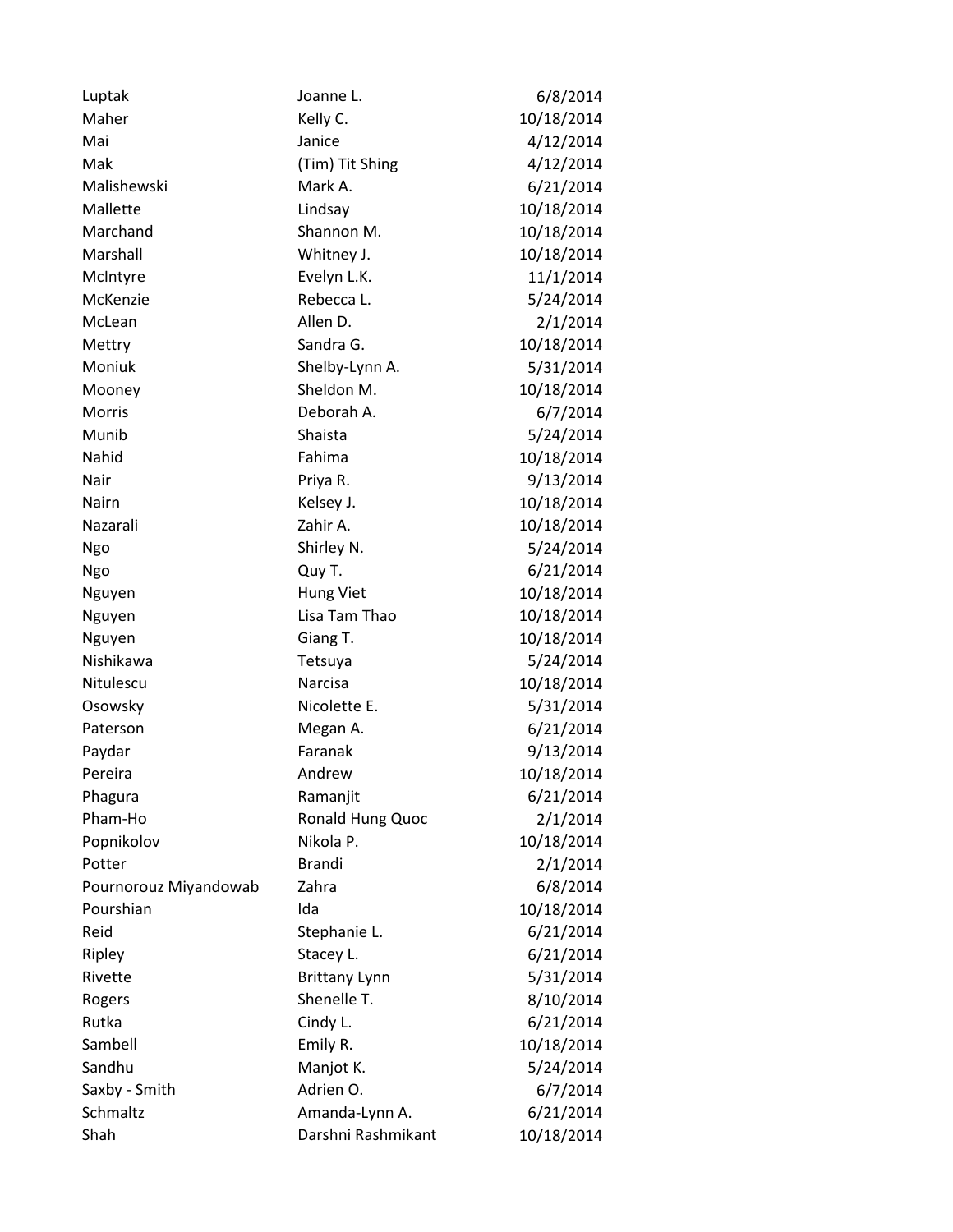| <b>Sheaves</b>    | Krista G.         | 11/1/2014  |
|-------------------|-------------------|------------|
| Sherifi           | Asina             | 4/12/2014  |
| Shin              | Dae Woo           | 5/24/2014  |
| Shlapak           | Irina             | 6/21/2014  |
| Shloush           | Aaron             | 10/18/2014 |
| Simon             | Sharon L.         | 5/24/2014  |
| Singh             | Henna             | 10/18/2014 |
| Singh             | Lovepreet         | 10/18/2014 |
| Singhal           | <b>Atul Kumar</b> | 10/18/2014 |
| Smith             | Wayne (Manny)     | 11/1/2014  |
| So                | Karen             | 9/13/2014  |
| Sodair            | Gela              | 10/18/2014 |
| St. Louis         | Nicole S.         | 6/8/2014   |
| <b>Storck</b>     | Judith Brenda     | 10/18/2014 |
| Swaan             | Sherie R.         | 6/8/2014   |
| Tam               | Perman Y.         | 5/24/2014  |
| Tarakhel          | Belal A.          | 10/18/2014 |
| Teczar            | Kevin W.          | 10/18/2014 |
| Tekle - Ilfe      | Fessehaye (Max)   | 4/12/2014  |
| Teliani           | Jalal             | 2/1/2014   |
| Thornborrow       | Courtney T.       | 10/18/2014 |
| Thorne            | Randy M.          | 6/7/2014   |
| <b>Tort Arbos</b> | <b>Mirelvis</b>   | 4/12/2014  |
| <b>Trites</b>     | Jennifer J.       | 11/1/2014  |
| Truong            | Quan T.           | 10/18/2014 |
| <b>Tse</b>        | Kit Chuen Conney  | 4/12/2014  |
| Van Hierden       | Alannah L.        | 5/24/2014  |
| VanKlaveren       | Rachel A.         | 4/12/2014  |
| Veloso            | Emilio Bien C.    | 5/24/2014  |
| Vezina            | Cara R.           | 9/13/2014  |
| Walker            | Nicole A.         | 10/18/2014 |
| Walters           | Khrysty A.T.      | 6/7/2014   |
| Wardrobe          | Amy               | 6/21/2014  |
| Warner            | Alexandra E.      | 6/21/2014  |
| Wasylenko         | Sara J.F.         | 6/21/2014  |
| White             | Tiffany L.        | 4/12/2014  |
| White             | Edward K.         | 6/21/2014  |
| Wilford           | Andrea M.         | 10/18/2014 |
| Wilson            | Kathryn E.        | 10/18/2014 |
| Wong              | <b>Nicholas</b>   | 6/21/2014  |
| Wong              | Ka Ming           | 10/18/2014 |
| Woof              | Raymond E.        | 2/1/2014   |
| Wright            | Amanda Ann        | 4/12/2014  |
| Wright            | Kaitlyn A.        | 5/24/2014  |
| Yadallahi         | Aliasghar         | 9/13/2014  |
| Yourk             | Carla L.          | 10/18/2014 |
| Yu                | Tracy P.S.        | 10/18/2014 |